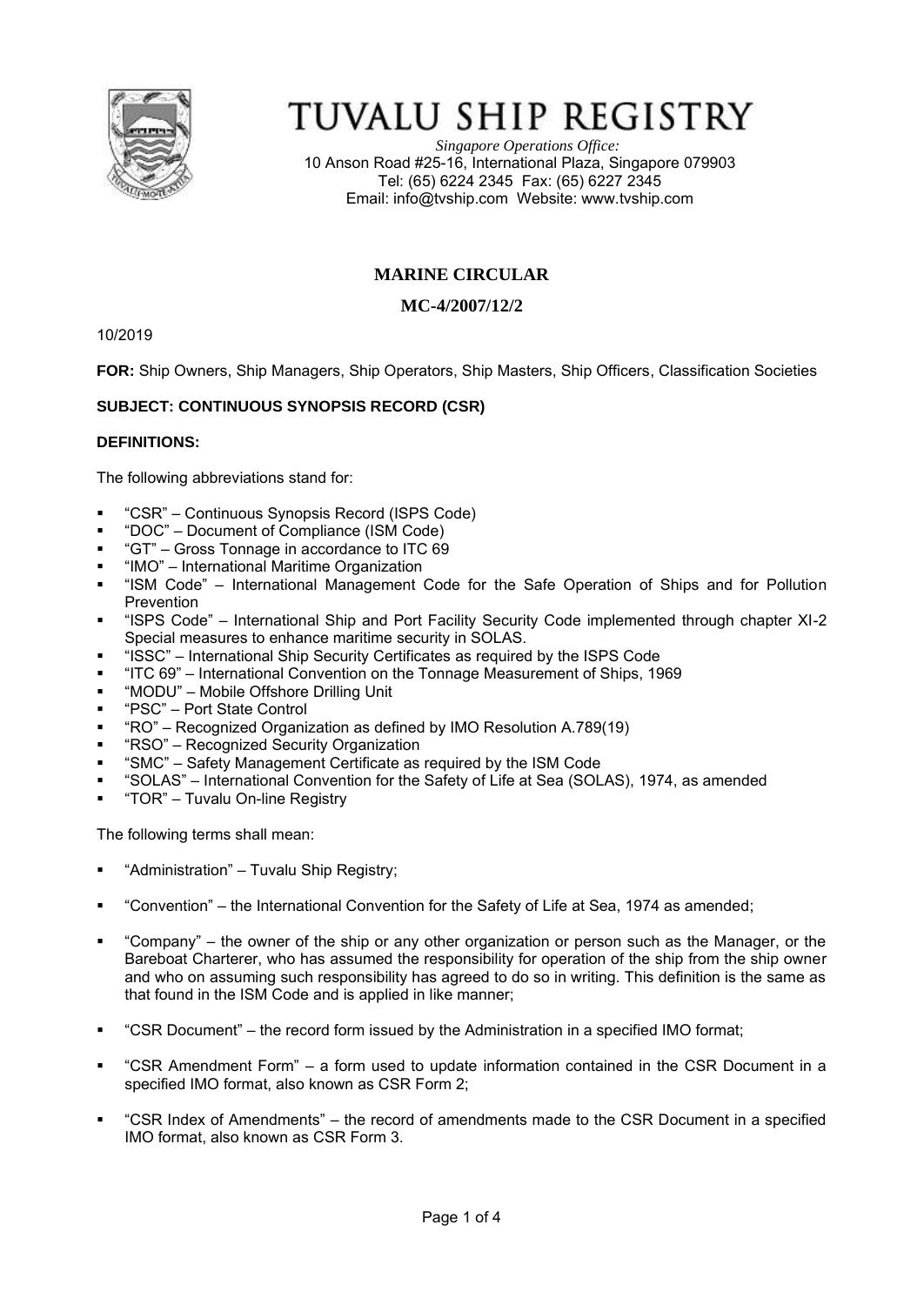## **PURPOSE:**

This marine circular provides the Administration's requirements for compliance on the CSR. Any questions regarding these requirements or the authenticity of a CSR Document should be referred to the Administration.

#### **REFERENCES:**

- (a) SOLAS Chapter XI-1, Regulation 5
- (b) IMO Resolution A.959(23) as amended by IMO Resolution MSC 198(80)
- (c) Tuvalu Marine Circular MC-22/2012/1

#### **APPLICATION:**

- (a) The requirement for CSR became effective for ships affected as of 1 July 2004. For ships constructed before 1 July 2004, the CSR File shall, at least, provide the history of the ship from 1 July 2004.
- (b) CSR applies to:
	- Passenger ships, including high-speed passenger craft;
	- Cargo ships, including high-speed craft, of 500 GT and upwards; and
	- Self Propelled MODUs.

(c) CSR does not apply to:

- Government-operated ships used for non-commercial purposes;<br>■ Cargo ships of less than 500 GT as measured by the Administr
- Cargo ships of less than 500 GT as measured by the Administration or the ITC 69, whichever is the lesser;
- Ships not propelled by mechanical means:
- Wooden craft of primitive origins:
- Private pleasure yachts not engaged in trade; and
- Fishing vessels.
- (d) Vessels not subject to mandatory compliance with the ISPS Code may do so voluntarily. However, the operators of such ships must make a written request to the Administration by email to: [technical@tvship.com](mailto:technical@tvship.com) for the issuance of a voluntary CSR. Once issued, it must be maintained in accordance with SOLAS regulatory requirements.

#### **CONTENTS:**

#### **1. General**

- 1.1. A complete CSR Document comprises of Form 1, Form 2 and Form 3.
- 1.2. All ships required to carry a CSR shall maintain on board a permanent CSR file containing all issued CSR Documents, preferably placed in a binder in chronological order for easy inspection by PSC Officers, Flag State Inspectors or other authorized persons.
- 1.3. CSR Documents are to be issued by Flag administrations with the first CSR issued to a ship being numbered document "1" and subsequent CSRs numbered sequentially regardless of flag.
- 1.4. Whenever a CSR Document is issued to a ship, the Administration will insert all information, and information not applicable to the ship will be labelled as "N/A".
- 1.5. Row number 16 is only inserted for the last CSR issued to the ship when it is changing flag out of Tuvalu, while row number 17 is used to explain the bareboat charter arrangements and/or explain inconsistencies in the CSR Document sequential number.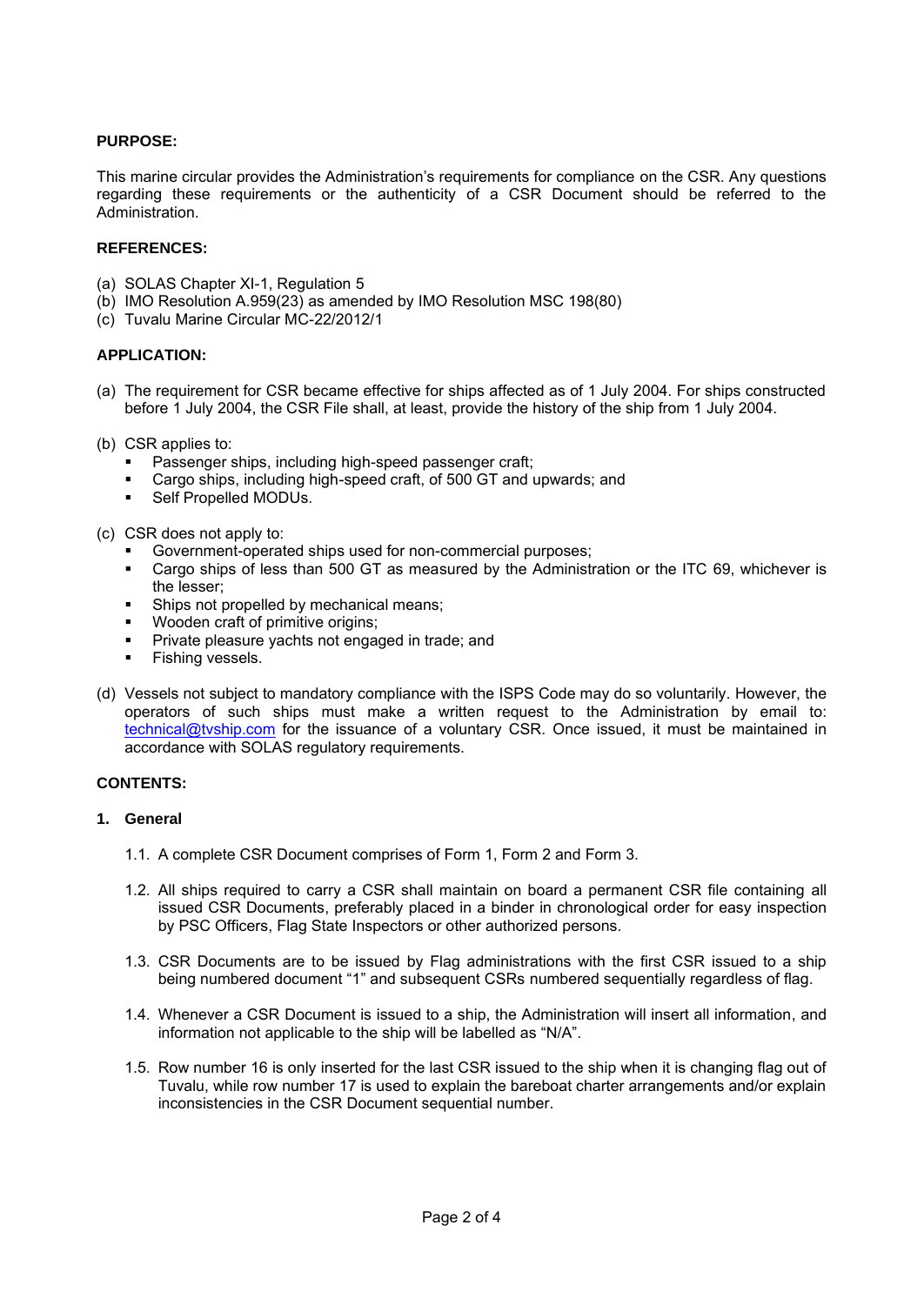## **2. Amendments and Indexes (Form 2 and Form 3)**

- 2.1. Changes relating to the entries listed in the CSR Document Form 1 should be made on its Form 2 (CSR Amendment form) and Form 3 (Index of Amendments) and they shall be forwarded to this Administration for application of a new sequential CSR Document.
- 2.2. A copy of the CSR Amendment Form (Form 2) and Index of Amendments (Form 3) can be found on our website as FORM CSR and may be downloaded at<https://tvship.com/forms>

## **3. Application for Tuvalu CSR**

- 3.1. Applying through the TOR platform for TOR users, or by contacting the Administration at [support@tvship.com](mailto:support@tvship.com)
- 3.2. Regardless of the way of application, the below sections will list the documents to be prepared for uploading on TOR or submission to the Administration by email.
- 3.3. For vessels entering Tuvalu flag:
	- 3.3.1. Existing vessels:

Complete CSR File containing all the CSR Documents issued to the ship and the Closure CSR showing the date the vessel ceased registration with the previous flag.

3.3.2. Newbuilding / vessels without prior CSR:

Form S1 - downloadable at [https://tvship.com/forms.](https://tvship.com/forms)

- 3.3.3. DOC, SMC and ISSC issued by Tuvalu's RO/RSO (where applicable).
- 3.4. For existing Tuvalu flagged vessels:
	- 3.4.1. FORM CSR comprising of Form 2 and Form 3 downloadable at [https://tvship.com/forms.](https://tvship.com/forms)
	- 3.4.2. DOC, SMC and ISSC issued by Tuvalu's RO/RSO (where applicable).

#### **4. Inconsistencies of the CSR File**

- 4.1. Upon a ship's de-registration, the previous Flag administration is required to issue a Closure CSR to the ship, indicating in row 16, the date ship ceased to be registered, as well as send a copy of the vessel's complete CSR file no later than one (1) month from the date of de-registration to this Administration.
- 4.2. There are rare occasions where the previous Flag administration fails to forward the CSR file of the ship within three (3) months from the ship's registration with Tuvalu.
- 4.3. When the above occurs, Tuvalu may issue a CSR with a second sequential number from the last CSR Document number made available to the Administration and state the reason(s) in Row number 17.
- 4.4. In the circumstances of the paragraph above, the missing CSR Document number should be considered as constituting a deficiency against the previous Flag administration on the provision that the previous flag State did not forward the CSR file and thus failed to fulfil its obligations under SOLAS regulation XI-1/5.

#### **5. Loss or Damage to CSR File**

5.1. Where the CSR file/document is lost or damaged, shipowners/managers who have a TOR platform user account will be able to download the ship's CSR file by accessing the CSR tab of the vessel in TOR.